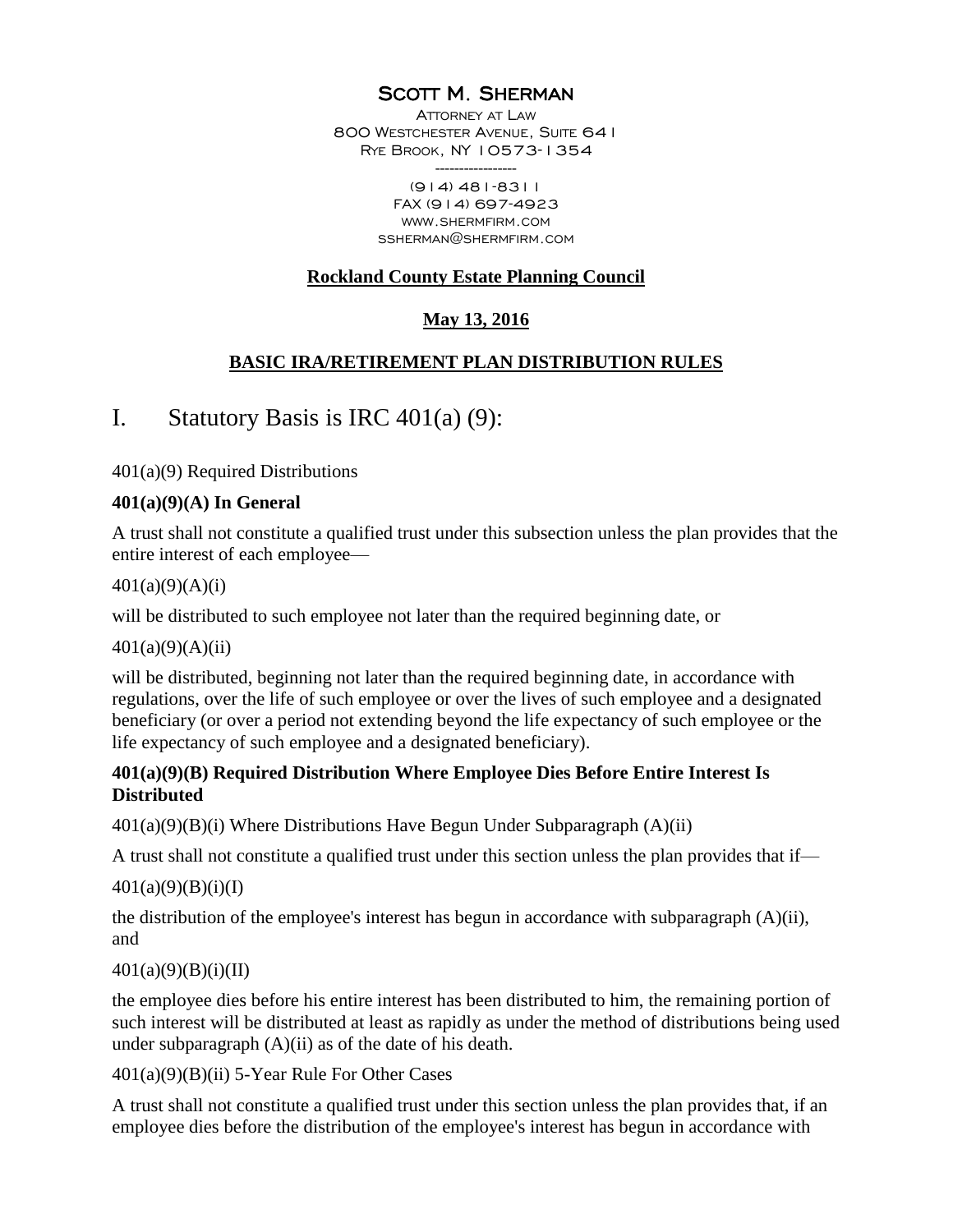subparagraph  $(A)(ii)$ , the entire interest of the employee will be distributed within 5 years after the death of such employee.

401(a)(9)(B)(iii) Exception To 5-Year Rule For Certain Amounts Payable Over Life Of Beneficiary

 $If$ —

 $401(a)(9)(B)(iii)(I)$ 

any portion of the employee's interest is payable to (or for the benefit of) a designated beneficiary,

```
401(a)(9)(B)(iii)(II)
```
such portion will be distributed (in accordance with regulations) over the life of such designated beneficiary (or over a period not extending beyond the life expectancy of such beneficiary), and

```
401(a)(9)(B)(iii)(III)
```
such distributions begin not later than 1 year after the date of the employee's death or such later date as the Secretary may by regulations prescribe, for purposes of clause (ii), the portion referred to in subclause (I) shall be treated as distributed on the date on which such distributions begin.

```
401(a)(9)(B)(iv) Special Rule For Surviving Spouse Of Employee
```
If the designated beneficiary referred to in clause (iii)(I) is the surviving spouse of the employee—

 $401(a)(9)(B)(iv)(I)$ 

the date on which the distributions are required to begin under clause (iii)(III) shall not be earlier than the date on which the employee would have attained age 70-1/2, and

#### 401(a)(9)(B)(iv)(II)

if the surviving spouse dies before the distributions to such spouse begin, this subparagraph shall be applied as if the surviving spouse were the employee.

#### **401(a)(9)(C) Required Beginning Date**

For purposes of this paragraph—

 $401(a)(9)(C)(i)$  In General

The term "required beginning date" means April 1 of the calendar year following the later of—

```
401(a)(9)(C)(i)(I)
```
the calendar year in which the employee attains age 70-1/2, or

```
401(a)(9)(C)(i)(II)
```
the calendar year in which the employee retires.

 $401(a)(9)(C)(ii)$  Exception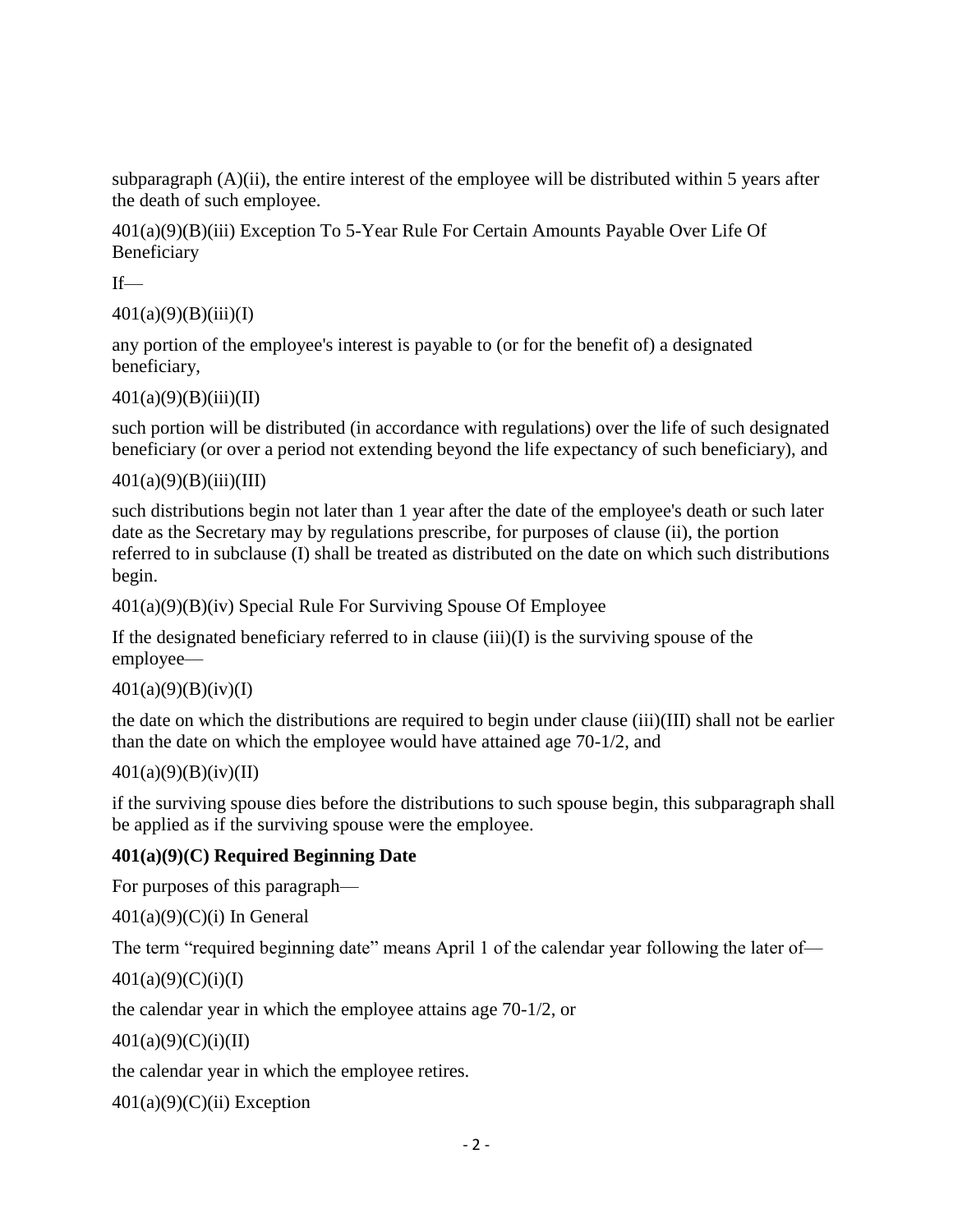Subclause (II) of clause (i) shall not apply—

 $401(a)(9)(C)(ii)(I)$ 

except as provided in section  $409(d)$ , in the case of an employee who is a 5-percent owner (as defined in section [416\)](http://taxandaccounting.bna.com/btac/display/link_res.adp?fedfid=4392135&fname=usc_26_416&vname=tm26usc) with respect to the plan year ending in the calendar year in which the employee attains age 70 1/2, or

 $401(a)(9)(C)(ii)(II)$ 

for purposes of section  $408(a)(6)$  or (b)(3).

 $401(a)(9)(C)(iii)$  Actuarial Adjustment

In the case of an employee to whom clause (i)(II) applies who retires in a calendar year after the calendar year in which the employee attains age 70 1/2, the employee's accrued benefit shall be actuarially increased to take into account the period after age 70 1/2 in which the employee was not receiving any benefits under the plan.

401(a)(9)(C)(iv) Exception For Governmental And Church Plans

Clauses (ii) and (iii) shall not apply in the case of a governmental plan or church plan. For purposes of this clause, the term "church plan" means a plan maintained by a church for church employees, and the term "church" means any church (as defined in section  $3121(w)(3)(A)$ ) or qualified church-controlled organization (as defined in section  $3121(w)(3)(B)$ ).

# **401(a)(9)(D) Life Expectancy**

For purposes of this paragraph, the life expectancy of an employee and the employee's spouse (other than in the case of a life annuity) may be redetermined but not more frequently than annually.

# **401(a)(9)(E) Designated Beneficiary**

For purposes of this paragraph, the term "designated beneficiary" means any individual designated as a beneficiary by the employee.

# **401(a)(9)(F) Treatment Of Payments To Children**

Under regulations prescribed by the Secretary, for purposes of this paragraph, any amount paid to a child shall be treated as if it had been paid to the surviving spouse if such amount will become payable to the surviving spouse upon such child reaching majority (or other designated event permitted under regulations).

# **401(a)(9)(G) Treatment Of Incidental Death Benefit Distributions**

For purposes of this title, any distribution required under the incidental death benefit requirements of this subsection shall be treated as a distribution required under this paragraph.

# II. Incentive to comply: IRC Section 4974

4974(a) General Rule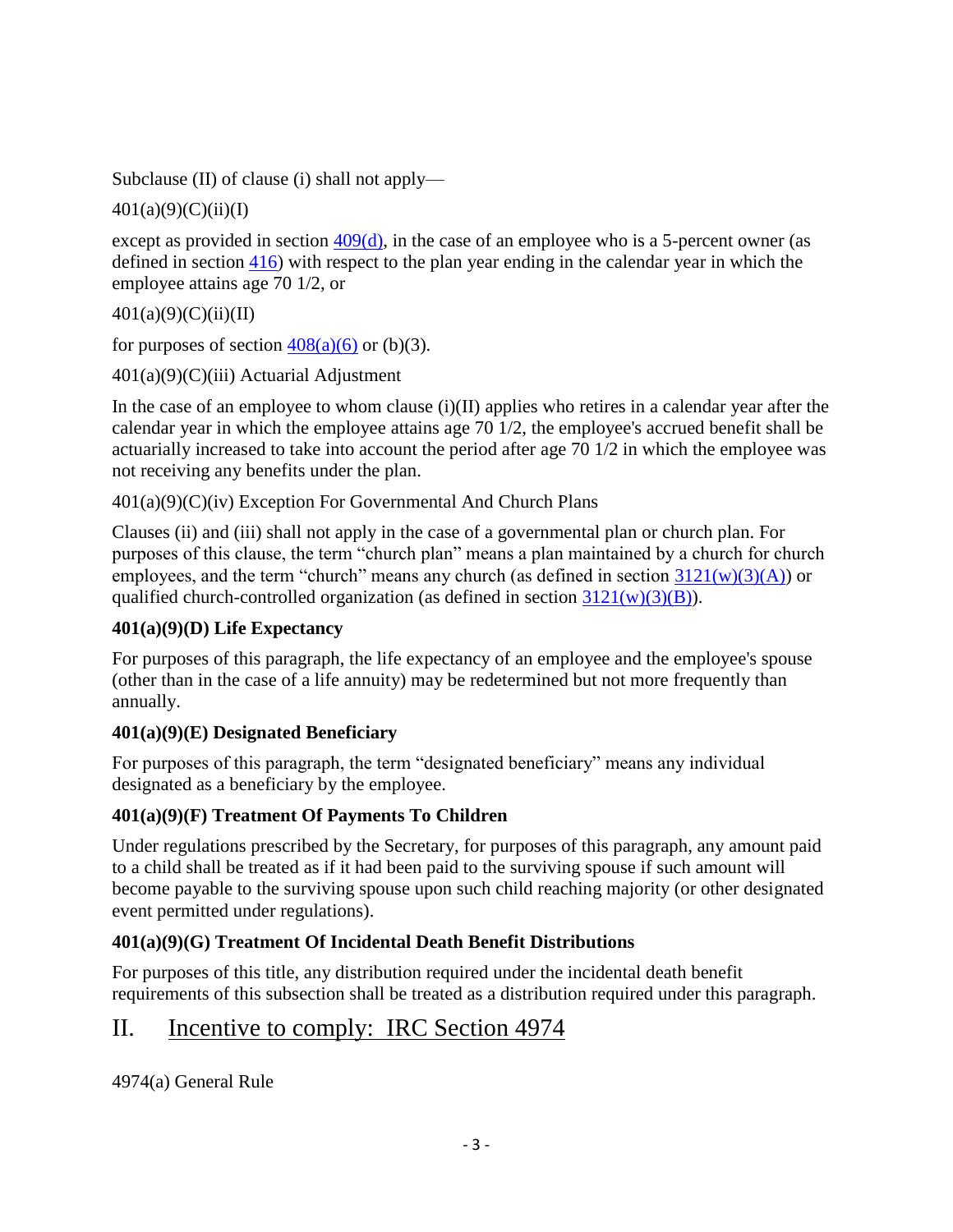If the amount distributed during the taxable year of the payee under any qualified retirement plan or any eligible deferred compensation plan (as defined in section  $457(b)$ ) is less than the minimum required distribution for such taxable year, there is hereby imposed a tax equal to 50 percent of the amount by which such minimum required distribution exceeds the actual amount distributed during the taxable year. The tax imposed by this section shall be paid by the payee.

III. Goal: Achieve slowest possible payout without incurring penalties Two effects: income tax now on withdrawn portion, and income tax deferral on the unwithdrawn portion. Except for the very old, the unwithdrawn portion is much larger than the portion that must be withdrawn. Planners tend to focus on the current income tax and not the income tax deferral. Rational distribution rules would require 100% to be

> withdrawn and income taxed during your retirement, but law allows two lives.

Obvious planning opportunity is to take advantage of the

"bonus" second life expectancy.

# IV. Distributions permitted, not required

Under age 59.5, 10% penalty for premature distribution, in addition to your having to pay the regular income tax.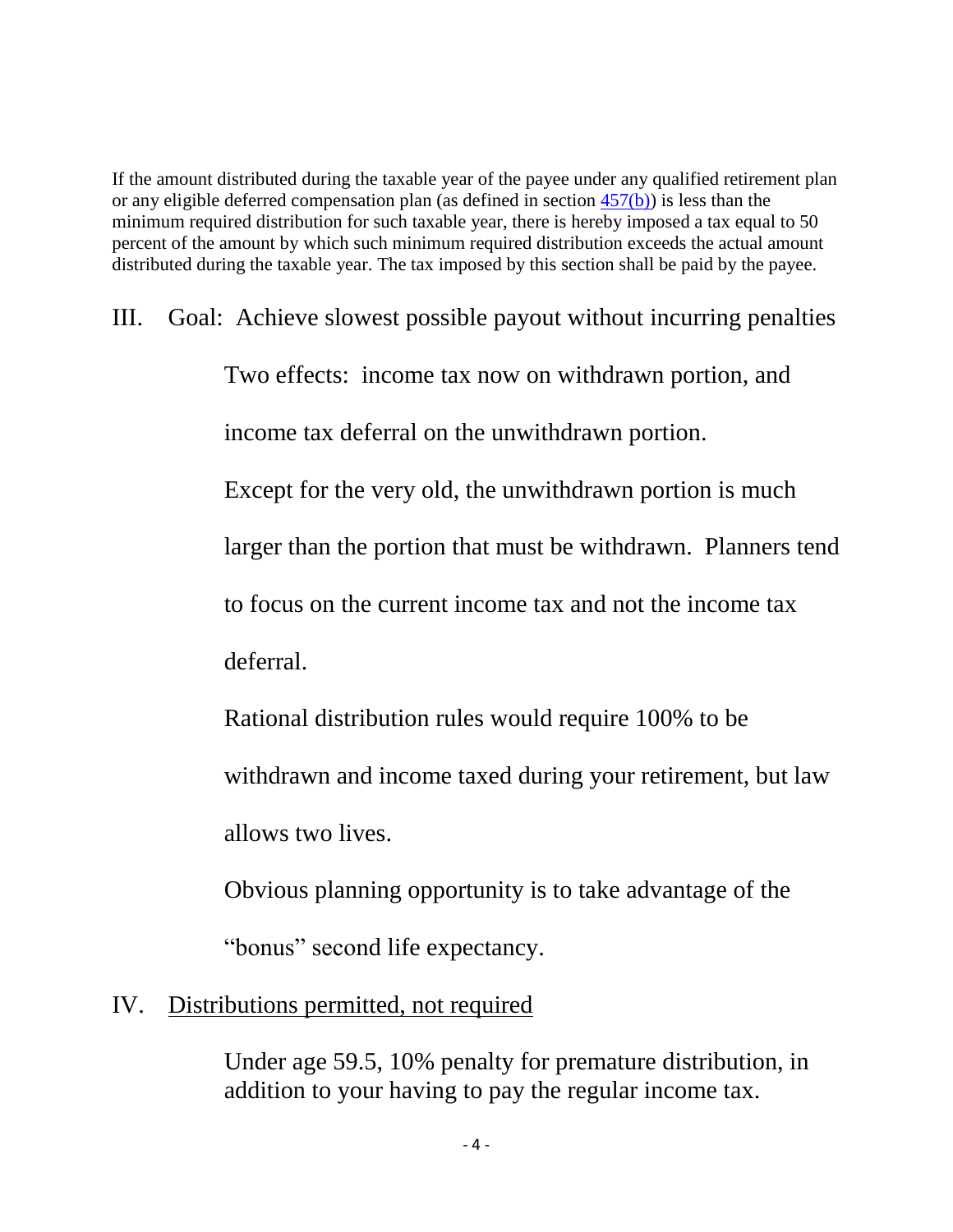Exception to 10% penalty for series of equal annual installments.

After age 59.5 no penalty, but the regular income tax serves as a sufficient disincentive. Not only do you pay income tax prematurely, but the dollars withdrawn no longer are eligible for income tax deferral.

After age 70.5 you can withdraw more than the required minimums without penalty, but once again you are paying accelerated tax and losing future income tax deferral.

All of the foregoing assumes that the withdrawals are permitted under the terms of the qualified plan or IRA.

# V. Distributions required during lifetime

Employee who is not a 5% owner of a business can defer the start of distributions until actually retiring. Otherwise, first distribution is for calendar year in which you attain age 70.5.

That distribution can be deferred until the "Required Beginning Date": the April 1 of the following calendar year. In practice, the first distribution usually is taken in the fall of the calendar year of attaining 70.5, so as to avoid taking the first two distributions in the same calendar year and putting yourself into a higher income tax bracket.

Uniform Table bases the required distribution on the combined life expectancies of yourself and a hypothetical person 10 years younger. It doesn't matter who is your beneficiary.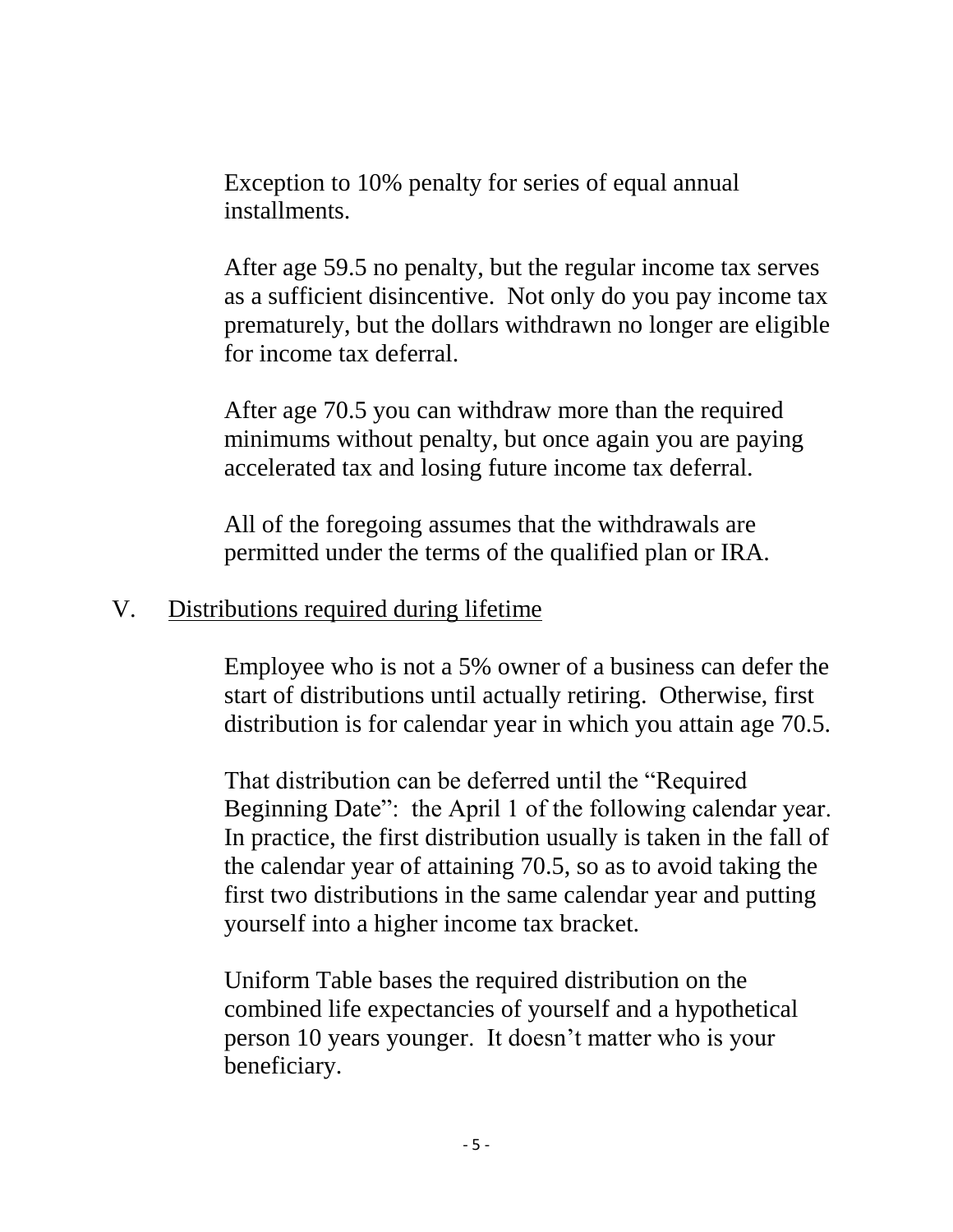Melania exception: Your sole beneficiary is your spouse who is more than 10 years younger than you, or a trust of which your young spouse is the sole beneficiary.

The lifetime distribution rules continue to apply through the calendar year of your death. If you die on January 1, 2016, then a distribution for 2016 is required , because you were alive for part of the year. The calculation is the same as if you had lived for the entire year. The distribution is not made to you, because you are dead. It is made to your beneficiary (not to your estate). Clients run into this rule when, shortly after one spouse's death, the survivor tries to roll the entire death benefit into a spousal IRA. All that can be rolled is the amount that remains after the required distribution because "you can't roll a required distribution."

# VI. Designated Beneficiary

As discussed below, the distributions required after your death depend on whether you have a designated beneficiary.

Only an individual can be a DB. In particular, an estate cannot be, and a charity cannot be. If you have multiple beneficiaries, then the DB is the oldest one (the one with the shortest life expectancy). A trust cannot be a DB, but if it is properly structured you can look through the trust and use the life expectancy of the trust beneficiary with the shortest life expectancy.

Remaindermen can count as trust beneficiaries. For example, a client leaves her \$1,000,000 IRA in trust for her husband, with the remainder as follows: \$10,000 to the Halitosis Foundation, and the rest to relatives. The charity counts as a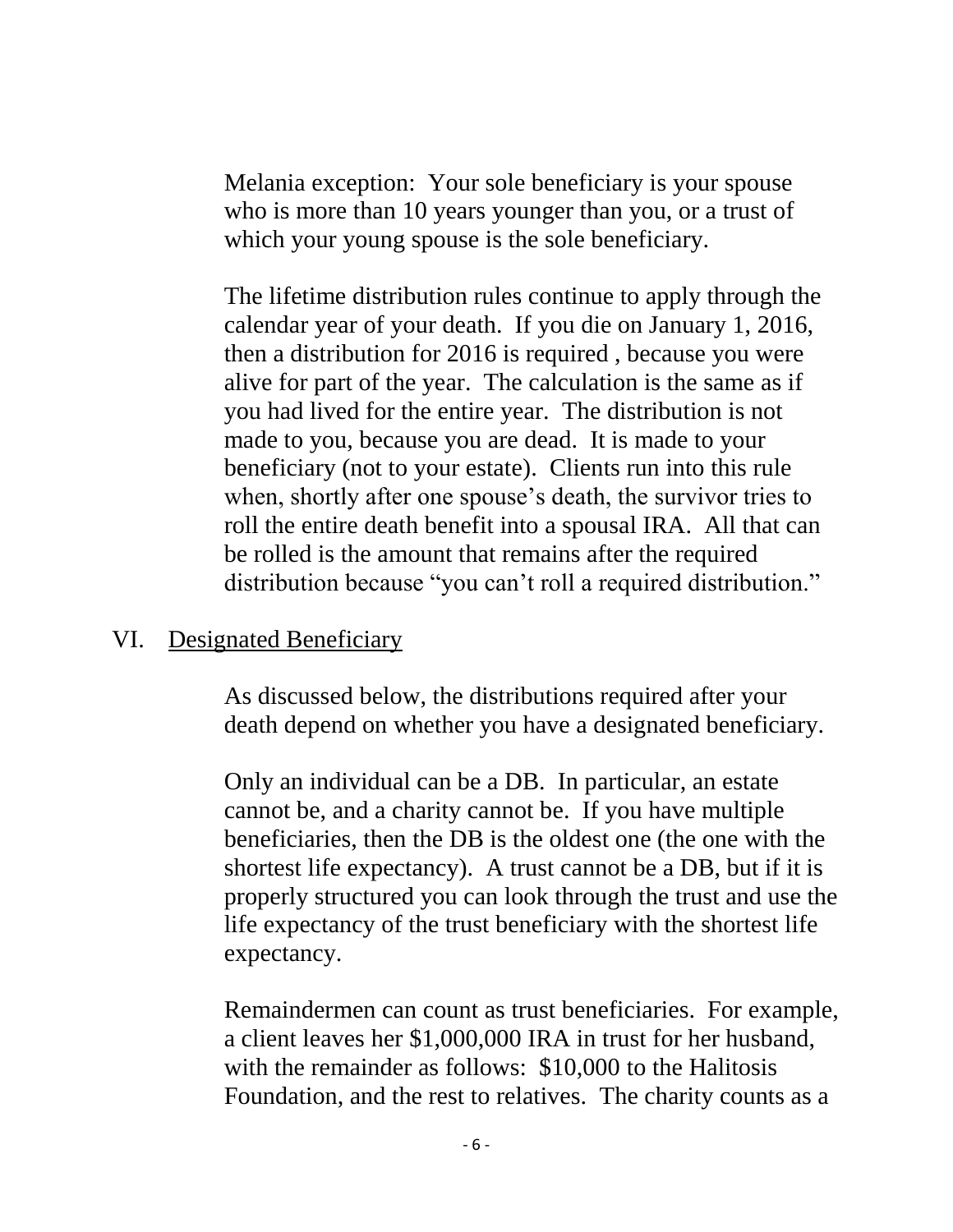beneficiary because the husband will not necessarily receive 100% of the death benefit.

Whether you have a DB is determined as of the "determination date": September 30 of the calendar year following the calendar year of death. There can be 9 months to 21 months between your death and the determination date. During that time you can take action to affect whether there is a DB.

A beneficiary who disclaims is disregarded. A qualified disclaimer under IRC Section 2518 must be made within 9 months of the date of death, so it will have been completed by the determination date.

A beneficiary who is paid is disregarded. For example, your beneficiary form leaves \$1,000 to the Hangnail Foundation and the rest to your daughter. If you pay the charity by September 30 of the year following death, then your daughter is considered the only beneficiary and is a designated beneficiary.

A beneficiary who dies is *not* disregarded.

A distribution from an estate to a beneficiary is *not* disregarded. For example, your estate is your beneficiary, and your estate is left to your grandchild. You cannot get the use of the grandchild's life expectancy by distributing, from the estate to the child, the right to receive the death benefit.

VII. Distributions required after death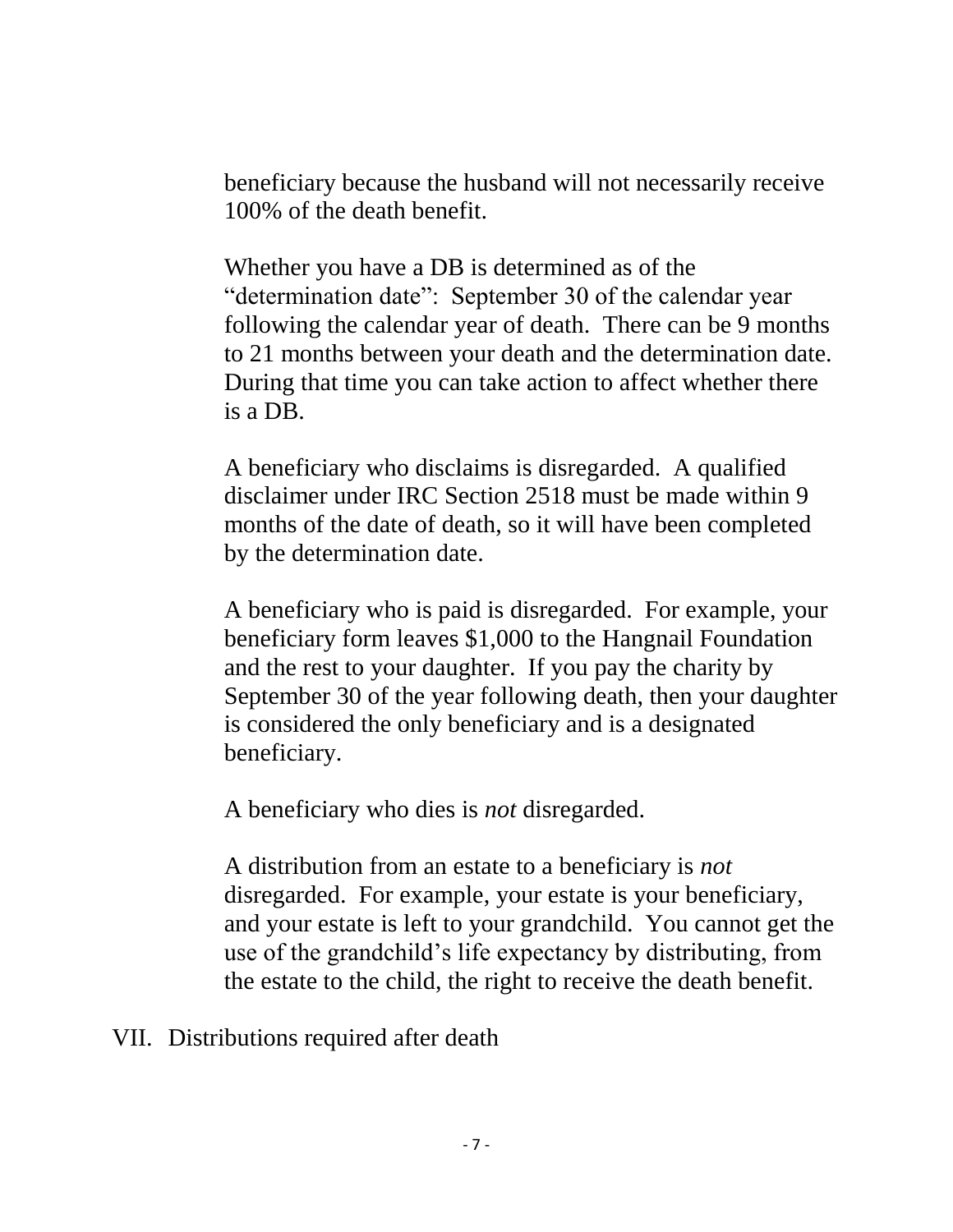Remember that the rules depend on what the plan provides. Yeshiva University's plan will not pay installments to a trust, so if a trust is the beneficiary, it must take a lump sum. The following assumes that the plan in question is as flexible as the regulations

The required distributions depend on whether you die before or after your Required Beginning Date, which is the April 1 of the calendar year following the calendar year in which you attain age 70.5.

Death before RBD Death after RBD No designated beneficiary "Five year rule": entire death Your remaining life expectancy benefit must be withdrawn by (ignoring the fact that you are fifth anniversary of your death. dead). You have a designated beneficiary (other than your spouse) Beneficiary's life expectancy. Whichever is longer, your life expectancy or the beneficiary's life expectancy. Spouse is your sole designated beneficiary Spouse's life expectancy. Whichever is longer, your life expectancy or your spouse's life expectancy.

In practice your spouse would roll to a spousal IRA and name children or others as beneficiaries, so as to be able to take lifetime distributions under the Uniform Table. But your spouse should not roll if under 59.5 and may need to take distributions.